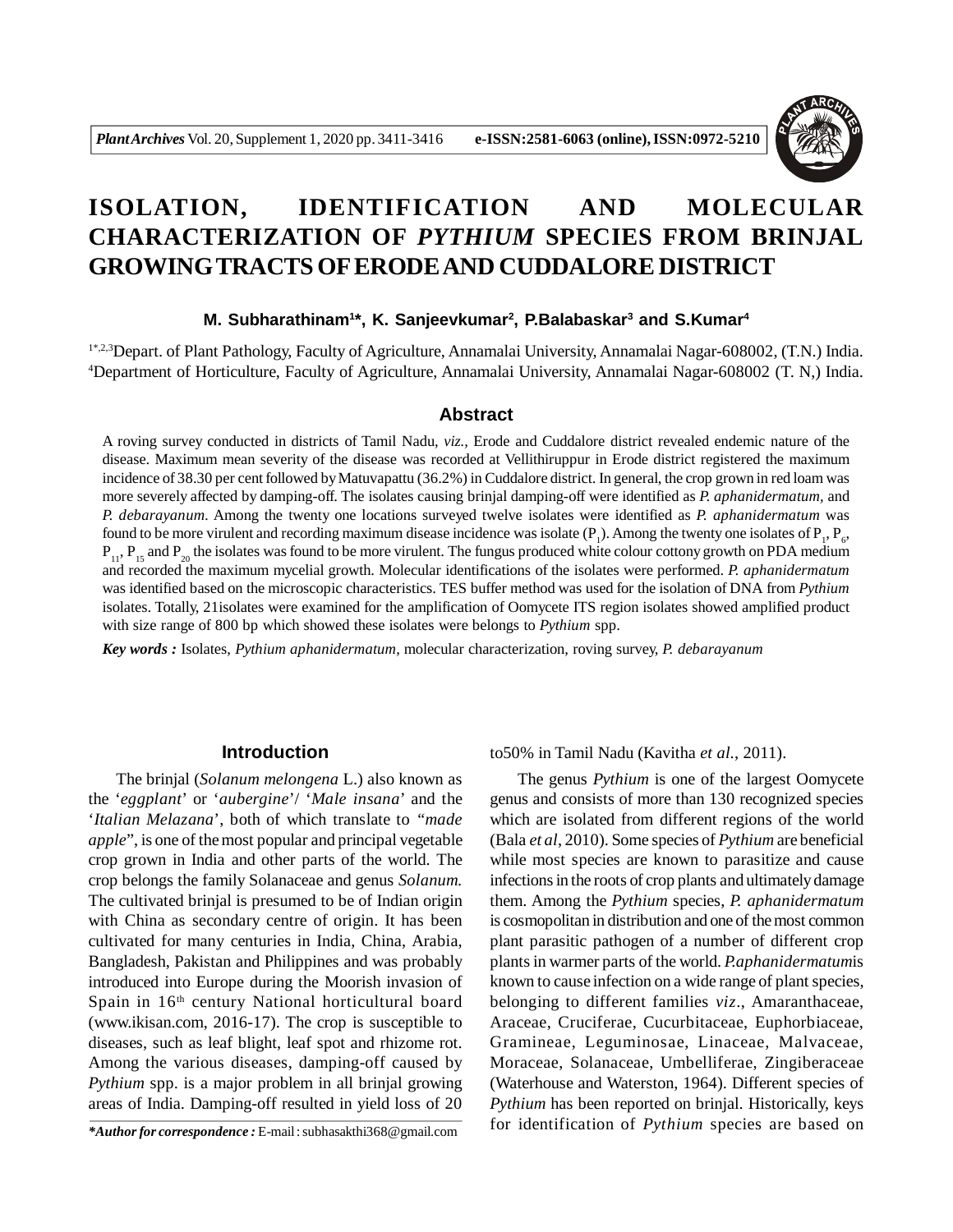microscopic morphometrics and growth characteristics on specific media as well as biological characters (Mostowfizadeh-Ghalamfarsa and Banihashemi, 2005).

However, the overlapping of characters used for species classification frequently makes identification difficult and time intensive. Correct identification is necessary in order to adopt effective agricultural measures as soon as possible. Therefore alternative approaches must be developed to accurately identify and differentiate fungal species. Recently many molecular approaches including Polymerase Chain Reaction (PCR) have been tested to identify *Pythium* spp. (Klemsdal *et al.,* 2008) as well as other plant pathogenic fungi (Langrell *et al.,* 2011). Species-specific molecular primers are a powerful means for detecting *Pythium* in soil and plant samples. PCR method provides a rapid, simple and reliable alternative to conventional methods to identify common fungal isolates. Hence, the present study was conducted to assess the Isolation, identification and molecular characterization of *Pythium* species from brinjal growing tracts of Erode and Cuddalore district

## **Materials and Methods**

## **Survey for occurrence of Damping-off caused by** *P. aphanidermatum*

A field survey was conducted in 21 localities in Erode and Cuddalore District of Tamil Nadu to assess the extent of loss due to damping-off incidence. Disease incidence in brinjal crop was estimated, and the PDI was worked out by using the formula. The Percent Disease Incidence (PDI) was then calculated using the following formula (Mayee and Dator, 1986)

PDI (Pre-emergence) =

 100 *Total No.of plantsobserved No.of plantsaffected PDI( Post emergence)*

## **Isolation and identification of pathogen**

The pathogen *Pythium* spp. was isolated from the diseased tissues of brinjal collected from different areas in Erode and Cuddalore districts during survey by tissue segment method (Rangaswami, 1958). The infected portions of diseased plants were cut into small pieces using sterilized scalpel and there were surface sterilized with 1 % sodium hypochlorite for one minute and washed in two changes of sterile distilled water and then placed on potato dextrose agar medium. These plates were incubated at  $28 \pm 2$ °C and the isolate was purified by single hyphal tip method. The culture was maintained on PDA slants and used for further studies.

### **Pathogenicity test**

Paper cup of uniform size containing sterilized soil were used for proving pathogenicity. The inoculum of the pathogen multiplied in sand maize medium was mixed with soil @ 5:1 ratio at the time of sowing. About 5-10 brinjal (Var- $CO_2$ ) seeds were sown in each paper cup and after 15 days the plants showing the typical shrinkage at the collar region were pulled out and the pathogen was re-isolated on PDA slants. The culture thus obtained was compared with that of the original culture and the pathogenicity (Koch postulates) was proved. (Muthukumar *et al.,* 2010)

## **Morphological characters of** *Pythium* **spp**. **isolates**

From the two to three days old culture plates 9mm culture disc of the pathogen was cut by using a sterilized cork borer and placed at the centre of the each sterile Petri dish containing 15 ml of previously sterilized solidified PDA medium and incubated for 2-5 days. The growth and morphological characters of the isolates *viz.,* colony morphology, mycelia growth rate, colony colour and septation were observed, measurements were taken under microscope after calibration with ocular and stage

**Table 1:** Survey on the incidence of damping-off of brinjal growing tracts in Erode and Cuddalore districts.

| SI.<br>No.                | Name of the village | Soil type      | Damping-off<br>incidence (%) |  |  |  |  |
|---------------------------|---------------------|----------------|------------------------------|--|--|--|--|
| <b>Erode District</b>     |                     |                |                              |  |  |  |  |
| 1                         | Vellithiruppur      | Red loam       | 38.3 (38.23)                 |  |  |  |  |
| $\overline{2}$            | Bommanpatty         | Red sandy soil | 11.3(19.64)                  |  |  |  |  |
| 3                         | Anthiyur            | Red sandy soil | 13.5(21.55)                  |  |  |  |  |
| $\overline{4}$            | Mylampadi           | Literatic soil | 19.1 (25.91)                 |  |  |  |  |
| 5                         | Olagadam            | Red loam       | 18.5(25.47)                  |  |  |  |  |
| 6                         | Bhavani             | Red sandy soil | 32.45(34.72)                 |  |  |  |  |
| 7                         | Poonachi            | Red loam       | 23.65 (29.09)                |  |  |  |  |
| 8                         | Ammapettai          | Red sandy soil | 21.6(27.69)                  |  |  |  |  |
| 9                         | Boothapadi          | Red loam       | 15.4(23.10)                  |  |  |  |  |
| 10                        | Kaattur             | Red sandy soil | 23.89 (29.26)                |  |  |  |  |
| <b>Cuddalore District</b> |                     |                |                              |  |  |  |  |
| 11                        | Annamalai nagar     | Clay soil      | 28.45 (32.23)                |  |  |  |  |
| 12                        | Sivapuri            | Clay loam      | 27.98 (31.93)                |  |  |  |  |
| 13                        | Vallampadugai       | Clay soil      | 13.2(21.30)                  |  |  |  |  |
| 14                        | <b>B.mutlur</b>     | Sandy soil     | 14.7 (22.54)                 |  |  |  |  |
| 15                        | Jayakontapattinam   | Sandy soil     | 26.4 (30.90)                 |  |  |  |  |
| 16                        | Kurinjipadi         | Sandy loam     | 12.9(21.04)                  |  |  |  |  |
| 17                        | Siruvathur          | Clay soil      | 25.6 (30.39)                 |  |  |  |  |
| 18                        | Angusettipalayam    | Clay loam      | 25.3 (30.19)                 |  |  |  |  |
| 19                        | Karumpur            | Clay loam      | 20.6(26.99)                  |  |  |  |  |
| 20                        | Matuvapattu         | Clay loam      | 36.2 (36.98)                 |  |  |  |  |
| 21                        | Anuvampattu         | Clay loam      | 16.2(23.67)                  |  |  |  |  |

Data in parentheses indicate angular transformed values.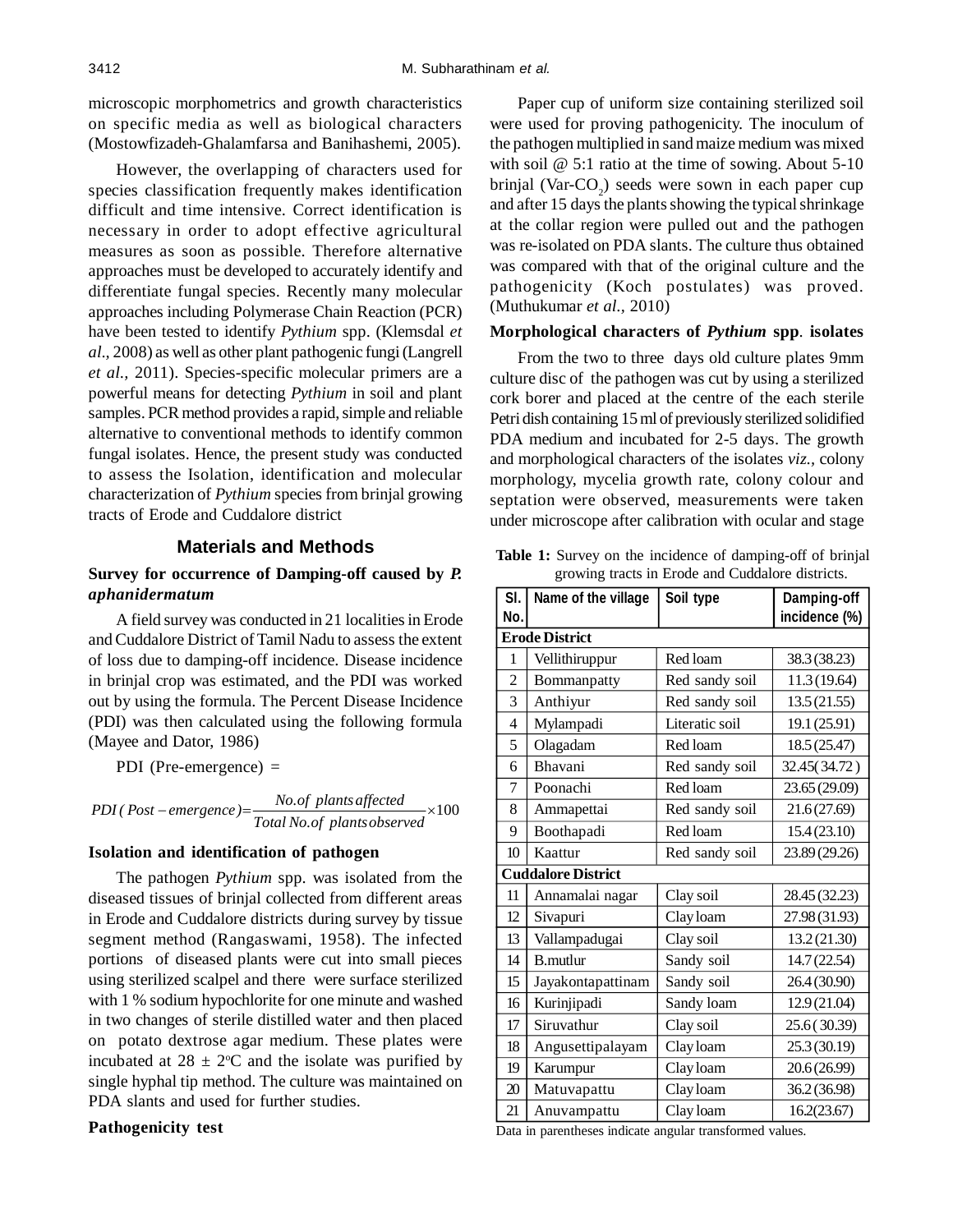| SI.<br>No.     | Name of the village | <b>Isolate</b><br>No.                  | <b>District</b> | Name of the species |
|----------------|---------------------|----------------------------------------|-----------------|---------------------|
| $\mathbf{1}$   | Vellithiruppur      | P                                      | Erode           | P.aphanidermatum    |
| $\overline{2}$ |                     |                                        | Erode           |                     |
|                | Bommanpatty         | $P_{2}$                                |                 | P.aphanidermatum    |
| 3              | Anthiyur            | $P_3$                                  | Erode           | P.aphanidermatum    |
| 4              | Mylampadi           | $P_4$                                  | Erode           | P.aphanidermatum    |
| 5              | Olagadam            | $P_5$                                  | Erode           | P. debaryanum       |
| 6              | Bhavani             | $P_6$                                  | Erode           | P.aphanidermatum    |
| 7              | Poonachi            | $P_7$                                  | Erode           | P.debaryanum        |
| 8              | Ammapettai          | $P_{8}$                                | Erode           | P.aphanidermatum    |
| 9              | Boothapadi          | $P_{9}$                                | Erode           | P.debaryanum        |
| 10             | Kaattur             | P<br>10                                | Erode           | P. debaryanum       |
| 11             | Annamalai nagar     | $\mathbf P$<br>11                      | Cuddalore       | P.aphanidermatum    |
| 12             | Sivapuri            | $\mathbf{P}_{\underline{12}}$          | Cuddalore       | P.debaryanum        |
| 13             | Vallampadugai       | $\bar{\text{P}}_{\underline{13}}$      | Cuddalore       | P.debaryanum        |
| 14             | <b>B.mutlur</b>     | P<br>14                                | Cuddalore       | P.aphanidermatum    |
| 15             | Jayakontapattinam   | P<br>15                                | Cuddalore       | P.aphanidermatum    |
| 16             | Kurinjipadi         | $\overline{\text{P}}_{\underline{16}}$ | Cuddalore       | P.debaryanum        |
| 17             | Siruvathur          | $\mathbf{P}_{\underline{17}}$          | Cuddalore       | P.debaryanum        |
| 18             | Angusettipalayam    | $\bar{\text{P}}_{\underline{18}}$      | Cuddalore       | P.aphanidermatum    |
| 19             | Karumpur            | $\bar{\text{P}}_{\underline{19}}$      | Cuddalore       | P.aphanidermatum    |
| 20             | Matuvapattu         | $\rm P_{\underline{20}}$               | Cuddalore       | P.aphanidermatum    |
| 21             | Anuvampattu         | $\mathbf{P}_{\scriptscriptstyle{21}}$  | Cuddalore       | P.debaryanum        |

 **Table 2:** Isolation and identification of *Pythium* Species from brinjal growing tracts of Erode and Cuddalore district.

| SI.                        | <b>Isolate</b>                       | <b>Mycelial</b> | <b>Colony character</b>                         |  |
|----------------------------|--------------------------------------|-----------------|-------------------------------------------------|--|
| No.                        | No.                                  | growth (mm)     |                                                 |  |
| 1                          | P.                                   | 90.00           | White colour mycelium growth with fluffy colony |  |
| $\overline{c}$             | $P_{2}$                              | 71.06           | White colour mycelium growth with fluffy colony |  |
| $\overline{3}$             | $P_3$                                | 73.12           | White colour mycelium growth with fluffy colony |  |
| 4                          | $\overline{P}_4$                     | 75.87           | White colour mycelium growth with fluffy colony |  |
| 5                          | $\overline{P}_{5}$                   | 76.95           | White colour mycelium growth with fluffy colony |  |
| 6                          | $\overline{P_6}$                     | 90.00           | White colour mycelium growth with fluffy colony |  |
| 7                          | $P_7$                                | 81.66           | White colour mycelium growth with fluffy colony |  |
| 8                          | $P_{8}$                              | 80.99           | White colour mycelium growth with fluffy colony |  |
| 9                          | $P_{9}$                              | 74.43           | White colour mycelium growth with fluffy colony |  |
| 10                         | P<br>10                              | 83.23           | White colour mycelium growth with fluffy colony |  |
| 11                         | $P_{11}$                             | 90.00           | White colour mycelium growth with fluffy colony |  |
| 12                         | $\bar{\text{P}}_{\underline{12}}$    | 89.00           | White colour mycelium growth with fluffy colony |  |
| 13                         | P<br>13                              | 67.90           | White colour mycelium growth with fluffy colony |  |
| 14                         | $\bar{\text{P}}_{\underline{14}}$    | 72.79           | White colour mycelium growth with fluffy colony |  |
| 15                         | $\bar{\text{P}}_{\text{15}}$         | 90.00           | White colour mycelium growth with fluffy colony |  |
| 16                         | $\bar{\text{P}}_{\underline{16}}$    | 69.99           | White colour mycelium growth with fluffy colony |  |
| 17                         | $\bar{\text{P}}_{\underline{17}}$    | 87.76           | White colour mycelium growth with fluffy colony |  |
| 18                         | $\bar{P}_{_{\underline{18}}}$        | 85.54           | White colour mycelium growth with fluffy colony |  |
| 19                         | $\bar{\text{P}}_{_{\underline{19}}}$ | 78.00           | White colour mycelium growth with fluffy colony |  |
| $\boldsymbol{\mathcal{X}}$ | $\overline{P}_{20}$                  | 90.00           | White colour mycelium growth with fluffy colony |  |
| 21                         | P21                                  | 74.29           | White colour mycelium growth with fluffy colony |  |

#### micrometer.

# **Molecular characterization of** *Pythium* **spp. isolates**

# **DNA extraction**

DNA extraction, the fungal mycelial tissues were previously multiplied in liquid V8 medium (20% of V8 juice broth in distilled water) (King's Lynn Norfolk, USA) containing 2.5 g of  $CaCO<sub>3</sub>$ . After 14 days of incubation under darkness at 25°C, the fungal tissues were harvested by separating the mycelium and the liquid medium. DNA was extracted from the harvested mycelia according to the procedure described by Mahuku, (2004). Mycelia were ground to a fine paste in a mortar containing TES extraction buffer (0.2 M TrisHCl [pH 8], 10 mM EDTA [pH 8], 0.5 M NaCl, 1% SDS) and sterilized acid-washed sea sand. Additional TES buffer containing proteinase K was added and the mixture incubated at 65ºC for 30 min. DNA was precipitated using ice-cold isopropanol and the pellet was washed twice with 70% ethanol, dried and dissolved in TE buffer (10 mM Tris-HCl [pH 8], 1 mM EDTA).(Nzungize1 *et al.,* 2011).

## **Polymerase chain reaction (PCR)**

The internal transcribed spacer (ITS) region Table 3: Cultural characteristics of various isolate of *Pythium* spp. was amplified using universal primers ITS1 and

ITS4. A reaction volume of 50 ìL containing 23.0µL nuclease free water, 25.0 ìL of Econo Taq PLUS GREEN 2X Master, 0.5 µl of each primer (10µM) [ITS1 (5'-TCC GTA GGT GAA CCT GCG G-3') and ITS4 (5'- TCC TCC GCT TAT TGA TAT GC-3')] and 1.0 ìL of DNA template (Lucigen Corporation 2505 Parmenter St, Middleton, WI 53562 USA) was used. Amplification conditions were achieved in a BIO RAD My Cycler thermal cycler programmed for initial denaturation at 94°C for 5 min, followed by 35 cycles of denaturation at 94°C for 30 s, annealing at 57°C for 30 s and extension at 72°C for 1 min. At the end of amplification reaction, a final extension step was accomplished at 72°C for 10 min. PCR products attained were run at 1% agarose gels dissolved in  $1 \times$  TAE (Tris-Acetate) EDTA buffer) concentration as the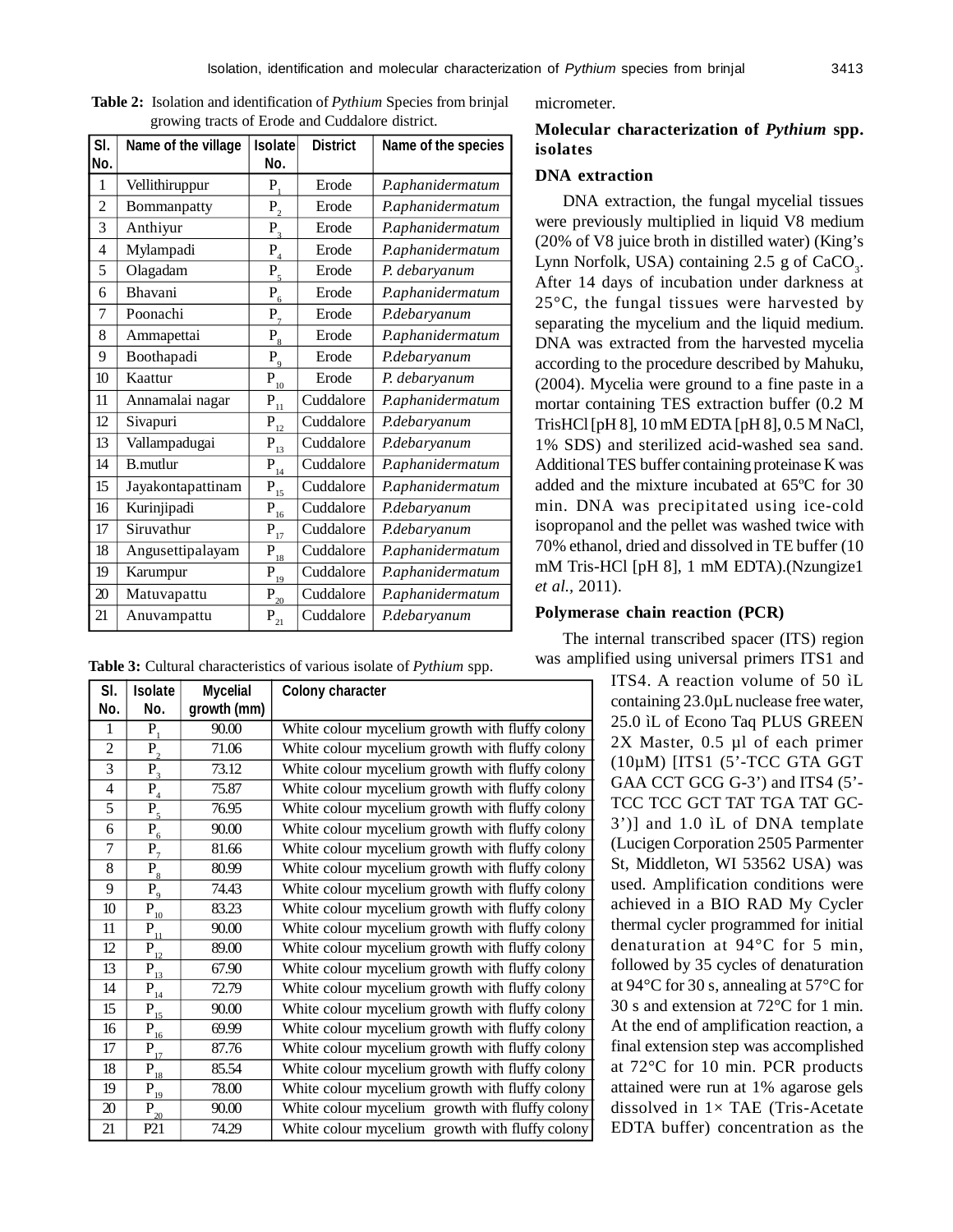| and post emergence aamping on oringan<br>SI.<br><b>Isolates</b> |                                                |                                  |                                   |  |  |
|-----------------------------------------------------------------|------------------------------------------------|----------------------------------|-----------------------------------|--|--|
| No.                                                             |                                                | Pre-emergence<br>damping-off (%) | Post-emergence<br>damping-off (%) |  |  |
| $\mathbf{1}$                                                    | $P_{1}$                                        | 37.81(37.94)                     | 68.21(55.67)                      |  |  |
| $\overline{c}$                                                  | $\mathbf{P}_{_{2}}$                            | 11.21(19.56)                     | 20.45(26.88)                      |  |  |
| $\overline{3}$                                                  | $P_3$                                          | 18.17(25.23)                     | 28.80(32.45)                      |  |  |
| 4                                                               | $P_4$                                          | 20.12(26.65)                     | 39.95(39.20)                      |  |  |
| 5                                                               | $P_5$                                          | 19.87(26.47)                     | 35.98(36.85)                      |  |  |
| 6                                                               | $P_6$                                          | 33.25(35.21)                     | 51.13(45.64)                      |  |  |
| $\overline{7}$                                                  | $P_7$                                          | 22.11(28.04)                     | 41.10(39.87)                      |  |  |
| 8                                                               | $P_{8}$                                        | 21.11(27.35)                     | 40.50(39.52)                      |  |  |
| 9                                                               | $P_{\rm o}$                                    | 19.49(26.19)                     | 33.99(35.66)                      |  |  |
| 10                                                              | $\bar{\text{P}}_{\underline{10}}$              | 23.58(29.05)                     | 42.81(40.86)                      |  |  |
| 11                                                              | $\bar{\text{P}}_{\underline{1}\underline{1}}$  | 25.67(30.44)                     | 49.75(44.85)                      |  |  |
| 12                                                              | $\rm P_{\underline{12}}$                       | 25.53(30.34)                     | 49.19(44.53)                      |  |  |
| 13                                                              | $\bar{\text{P}}_{\underline{13}}$              | 13.55(21.59)                     | 22.00(27.97)                      |  |  |
| 14                                                              | $\bar{\text{P}}_{\underline{14}}$              | 21.11(27.35)                     | 29.88(33.13)                      |  |  |
| 15                                                              | $\bar{\text{P}}_{\underline{15}}$              | 24.32(29.54)                     | 48.00(43.85)                      |  |  |
| 16                                                              | $\bar{P}_{\!\scriptscriptstyle\perp\!{\rm h}}$ | 16.85(24.23)                     | 20.56(26.96)                      |  |  |
| 17                                                              | $\mathbf{P}_{\underline{17}}$                  | 24.81(29.87)                     | 47.99(43.84)                      |  |  |
| 18                                                              | $\mathbf{P}_{_{\!\perp\!R}}$                   | 24.33(29.55)                     | 40.24(39.37)                      |  |  |
| 19                                                              | $P_{19}$                                       | 20.59(26.98)                     | 39.56(38.97)                      |  |  |
| 20                                                              | $P_{20}$                                       | 33.92(35.62)                     | 58.36(41.93)                      |  |  |
| 21                                                              | P <sub>21</sub>                                | 19.25(26.02)                     | 31.82(34.33)                      |  |  |
|                                                                 | <b>SEdCD</b>                                   | 0.12                             | 0.11                              |  |  |
|                                                                 | $(p=0.05)$                                     | 0.12                             | 0.25                              |  |  |

**Table 4:** Effect of *Pythium* spp. isolates on the incidence of pre and post-emergence damping-off brinjal.

Data in parentheses indicate angular transformed values.

running solution followed with post staining of ethidium bromide (0.5 µg/ml). Electrophoretic migration was carried out for 1 h electrophoresed at 100 V. The amplified products were visualized and photographed under ultraviolet (UV) light. A 100 bp EZ Load molecular ruler (Bio-Rad Laboratories, Inc. CA, USA) was used to estimate the size of PCR products. (Binagwa *et al.,* 2016)

## **Results and Discussion**

## **Survey on the incidence of damping-off in brinjal growing tracts of Erode and Cuddalore districts**

Among the different locations of Erode and Cuddalore districts surveyed for damping-off incidence, Vellithiruppur in Erode district registered the maximum incidence of 38.30 per cent followed by Matuvapattu (36.2%) in Cuddalore district, Bhavani in Erode district (32.45%) and Annamalai Nagar in Cuddalore district (28.45%) in the decreasing order of merit. The other locations *viz*., Sivapuri (27.98 %), Jayakondapattinam (26.40 %), Siruvathur (25.60 %) and Anguchettipalayam (25.30 %) in Cuddalore district recorded moderate disease incidence while the minimum damping-off



**Fig. 1:** PCR amplification of Oomycete ITS region of *Pythium* isolates.

incidence of 11.30 per cent recorded in Bommanpatty. The native strains of *Pythium* sp. were isolated from the surveyed locations and designated as  $P_1$  to  $P_{21}$  (Table 1). The variation in the damping off incidence might be due to the interaction effect of the pathogen and environmental factors that prevailed in the respective locality (Rao and Krishnappa, 1996). Likewise, the earlier survey of Muthukumar (2008) in 21 locations of Tamil Nadu showed the occurrence of damping-off of chilli incidence to the extent of 38.9 per cent. In Cuddalore district in Tamil Nadu occurrence of damping-off incidence to the extent of 9.32 to 42.89 per cent in the brinjal crop (Rubini, 2013) has also been reported. These earlier reports corroborates with the present findings.

## **Isolation, identification and cultural characteristics of** *Pythium* **species**

Among the species of *Pythium*, *P. aphanidermatum*  $(P_1)$  from Vellithiruppur area belonging to Erode district was found to be highly virulent in causing damping-off compared to other strains investigated in the present study. Among the twenty one locations surveyed twelve isolates  $(P_1, P_2, P_3, P_4, P_6, P_8, P_{11}, P_{14}, P_{15}, P_{18}, P_{19} \text{ and } P_{20})$  were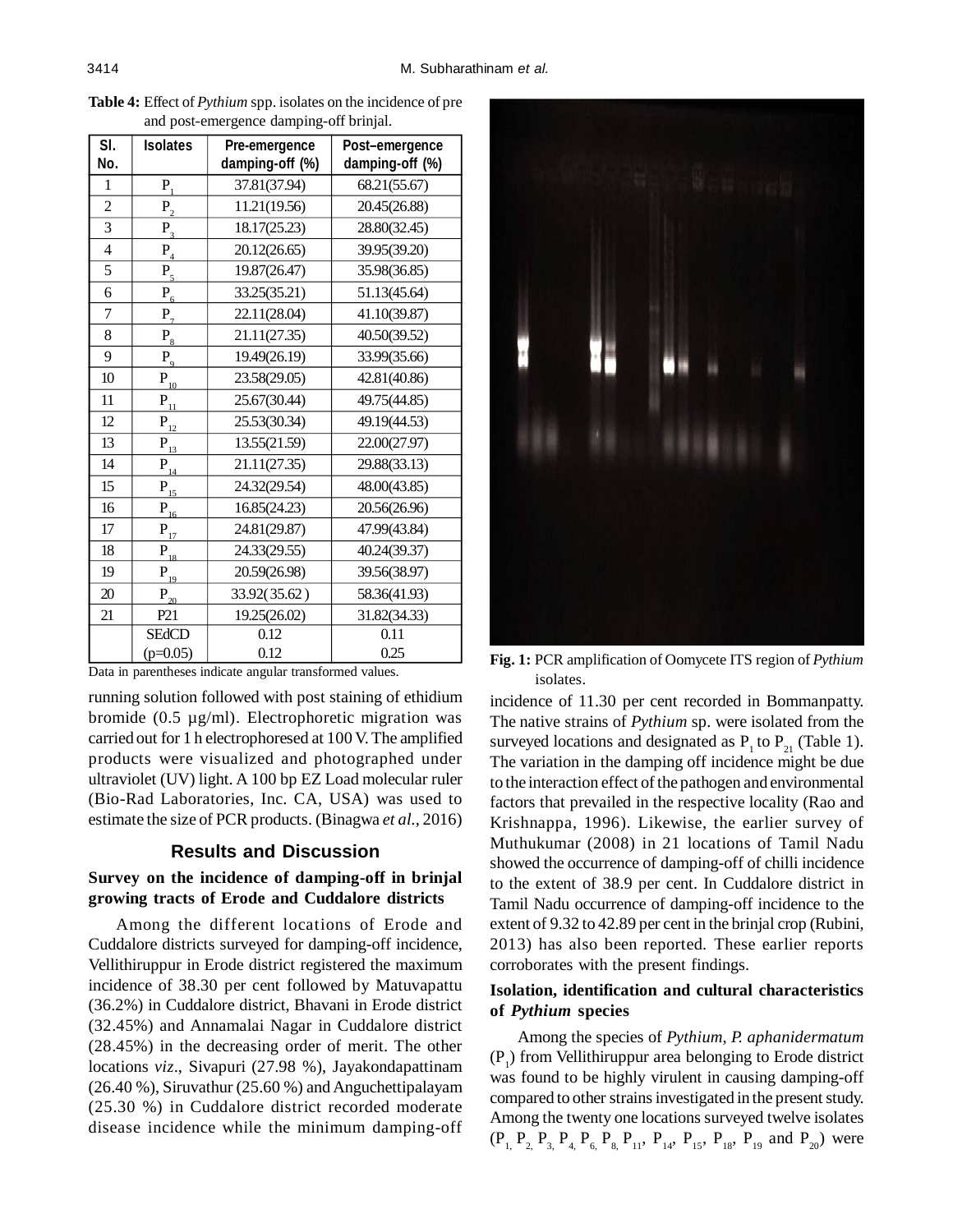

**Fig. 2 :**PCR amplification of *P. aphanidermatum* using species specific primer.

identified as *P. aphanidermatum* and the isolates from eight locations were identified as *P. debaryanum* (P<sub>5</sub>,  $P_7$ ,  $P_9$ ,  $P_{10}$ ,  $P_{12}$ ,  $P_{13}$ ,  $P_{16}$ ,  $P_{17}$  and  $P_{21}$ ). The various isolates of *Pythium*, 60% of the isolates belonged to *P. aphanidermatum* which explained that the isolate has adapted well to different ecological conditions and soil types. The next abundant species was *P. debaryanum* which was found to be associated up to 40% of the areas surveyed (Table 2). The 21 isolates of *Pythium* spp. exhibited variability with respect to mycelial growth, colony colour and colony character. Among the 21 isolates, the maximum mycelial growth was recorded by  $P_1$ ,  $P_6$ ,  $P_{11}$ ,  $P_{15}$  and  $P_{20}$ . The minimum mycelial growth was recorded by  $P_{13}$ . Cultural characters like colony colour and colony pattern revealed that, all the isolates produced white colour cottony growth (Table 3).

The results depicted in table 4 showed significant difference in their virulence by all the 21 isolates of *Pythium* spp. in causing damping- off disease. However, the isolate of *P. aphanidermatum* collected from Vellithiruppur  $(P_1)$  was found highly virulent as it recorded the maximum pre and post-emergence damping-off (37.81 and 68.21 % respectively). This was followed by Matuvapattu  $(P_{20})$  (33.92 and 58.36 % respectively). The minimum incidence of the disease was observed in Bommanpatty  $(P_2)$  (11.21 and 20.45 % pre and postemergence damping off respectively). Studies on the different *Pythium* species in Tamil Nadu revealed the diversity of *Pythium* species such as *P. aphanidermatum* (Fitzpatrick, 1972), *P. debaryanum* (Water house, 1967) and *P. ultimum* (Trow, 1991). Emayavaramban, (1994) and Rafin and Tirily, (1995) have reported the variation in the virulence of the isolates of *P. aphanidermatum* in causing pre and post-emergence damping-off of tomato. Bhuvaneswari, (2008) reported that *P. aphanidermatum* isolate was highly virulent in causing damping-off in tomato. The results of the present study also corroborate with the findings of above researchers explaining that the isolate of *P. aphanidermatum*  $(P_1)$  is highly virulent in causing damping-off. Lai *et al.* (2015) tested pathogenicity at 25°C*,* and found that *P. ultimum* was the most pathogenic species, causing 97.0 per cent seed rot and 46.4 per cent damping-off and *P. aphanidermatum* was the second most pathogenic species, resulting in 88.5 per cent seed rot and 41.8 per cent damping-off in soybean.

# **Analysis of variability among the isolates of** *Pythium* **species from brinjal based on PCR-ITS**

PCR analysis with twenty one isolate of *Pythium* sp indicated that molecular weight of DNA fragment ranged from 300-400 bp (Fig.  $1& 2$ ). PCR analysis has been used by several workers for identification of *Pythium* sp( Nzungize *et al.,* 2011; Binagwa *et al.,* 2016; Gichuru *et al.,* 2016). The above reports lend support to the present findings. Further studies needed to confirm the interstain variation.

#### **References**

- Bala, K.G., A.W.A.M. Robideau, Z.G. de Cock, A.M. Abad, S. Lodhi, A. Shahzad, Ghaffar, M.D. Coffey and C.A. Lévesque (2010). *Phytopythium gen. nov. Persoonia*, **24:** 136-137.
- Bhuvaneshwari (2008). Biological control of damping-off disease of tomato caused by *Pythium aphanidermatum* (Edson) Fitz. *M.Sc. (Ag.) Thesis*, Annamalai University, India.
- Binagwa, H., H. Bonsi and N. Msolla (2016). Morphological and molecular identification of *Pythium*spp. isolated from common beans (*Phaseolus vulgaris*) infected with root rot disease. *African Journal of Plant Science,* **10:**1-9.
- Emayavaramban, S. (1994). Management of chilli (*Capsicum annuum* L.) incited by *Pythium aphanidermatum* (Edson) Fitz. With biocontrol agents, *M. Sc. (Ag.) Thesis*, TamilNadu Agricultural University, Coimbatore, India.
- Fitzpatrick, H.M. (1972). Synonyms Nematosporangium. *Mycologia*, **24:** 683-687. *Fungal Biol*., **115:** 672-82.
- Gichru, V., R. Buruchara and P. Okori (2016). Pathogenic and molecular characterization of *Pythium spp*. inducing root rot symptoms in other crops intercropped with beans in Southern western Uganda. *Journal of Applied*